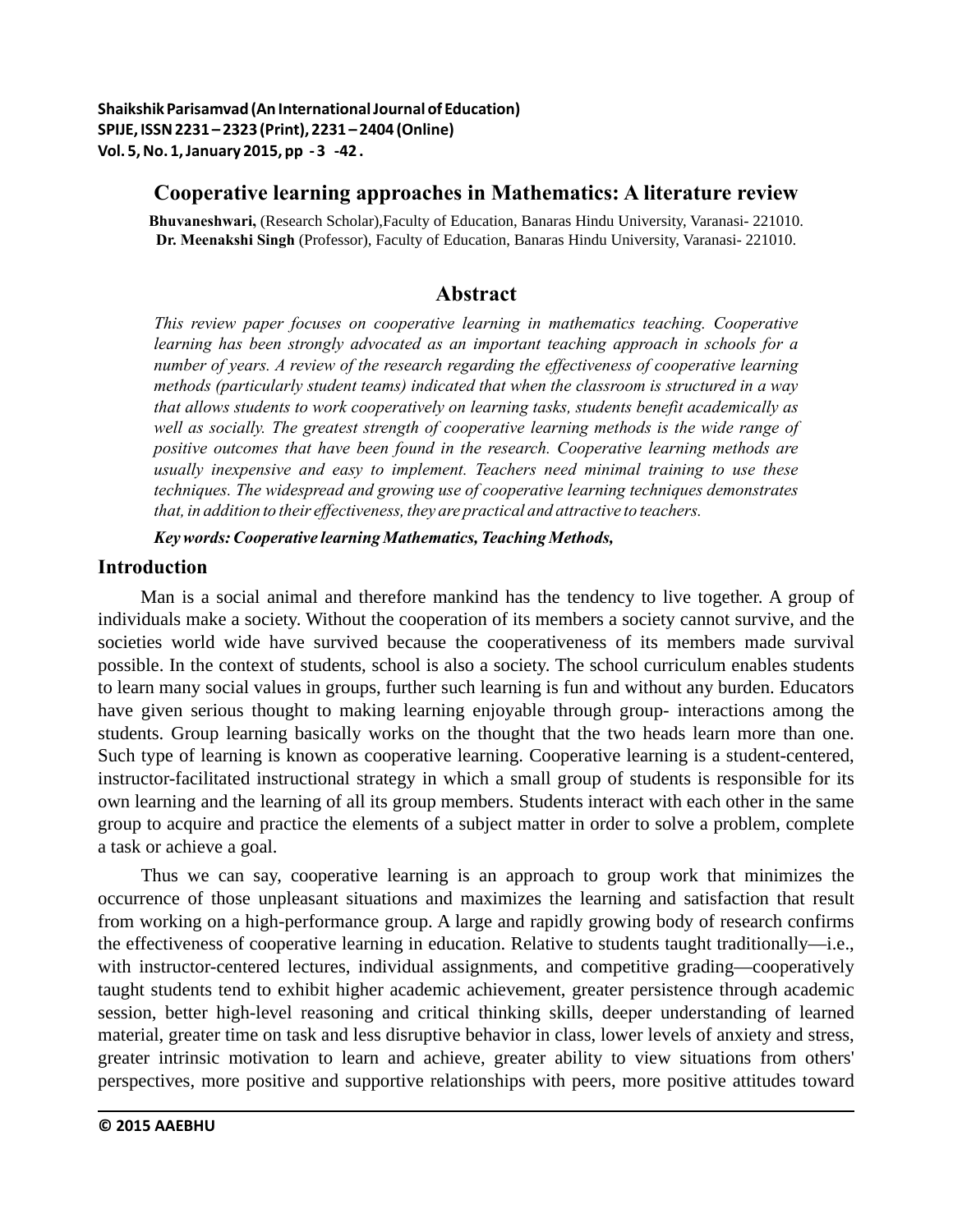#### **SPIJE, Vol.5, No.1, January 2015 | 37**

subject areas, and higher self-esteem. Another non-trivial benefit for instructors is that when assignments are done cooperatively, the number of papers to grade decreases by a factor of three or four.

delay completing assignments or skip altogether. Cooperative learning is one of the main There are several reasons why cooperative learning works as well as it does. The idea that students learn more by doing something active than by simply watching and listening, has long been known to both cognitive psychologists and effective teachers. Cooperative learning is by virtue of its nature an active method. Beyond that, cooperation enhances learning in several ways. Weak students working individually are likely to give up when they get stuck; working cooperatively, they keep going. Strong students faced with the task of explaining and clarifying material to weaker students often find gaps in their own understanding and fill them in. Students working alone may tend to instructional strategies that can be used to propel them altogether. When they know that others are counting on them, they are motivated to do the work in a timely manner.

It is a basic theory of cooperative learning that when group members are linked together in such a way so they perceive that they cannot succeed unless they all do, they will actively assist each other to ensure that the task is completed and the group's goal obtained (Deutsch, 1949). They achieve this by providing help and assistance with the task, sharing resources, and encouraging each other's efforts. As a consequence, group members who work in cooperative groups outperform students who work by themselves or in competition with each other (as they do in traditional classrooms) (Johnson & Johnson, 1999). Furthermore, cooperative learning, as a teaching pedagogy, capitalizes on adolescents' desires to engage with their peers, exercise autonomy over their learning, and express their desires to achieve (Slavin, 1996). In fact, it has been argued that cooperative learning experiences are crucial to preventing and alleviating many of the social problems related to children, adolescents, and young adults (Johnson, Johnson, & Stanne, 2000). Certainly, the social bene?ts that accrue to students from cooperative learning experiences have been well documented (Jordan & Le Metaias, 1997; Kamps, Dugan, Leonard, &Daoust, 1994; Slavin, 1995). Numerous studies have reported the bene?ts that accrue from cooperative learning experiences.

structuring the group activity to require students to give explanations to each other (Webb, 1991). In cooperative learning the teacher designs the social interaction structures as well as learning activities (Kagan, 1989). Johnson, Johnson and Holubec (1993) state that in cooperative learning students can maximize their own and each other's learning when they work together. Slavin (1996) argues that a critical element of cooperative learning is group team work and team goals. Critical features of group interaction include the level of elaboration of help given and received and the responsiveness of help to the needs of students. Important predictors of group interaction included student ability, gender and personality, and group composition on ability and gender. Possible strategies for promoting effective small-group interaction include using certain group compositions, altering the reward structure, providing training in desirable verbal behavior, and

### **Cooperative learning used as pedagogy at primary level**

Cooperative learning gave rise to learning opportunities that do not typically occur in traditional classrooms, including those that arise from collaborative dialogue as well as from the resolution of conflicting points of view. The nature of these learning opportunities is elaborated and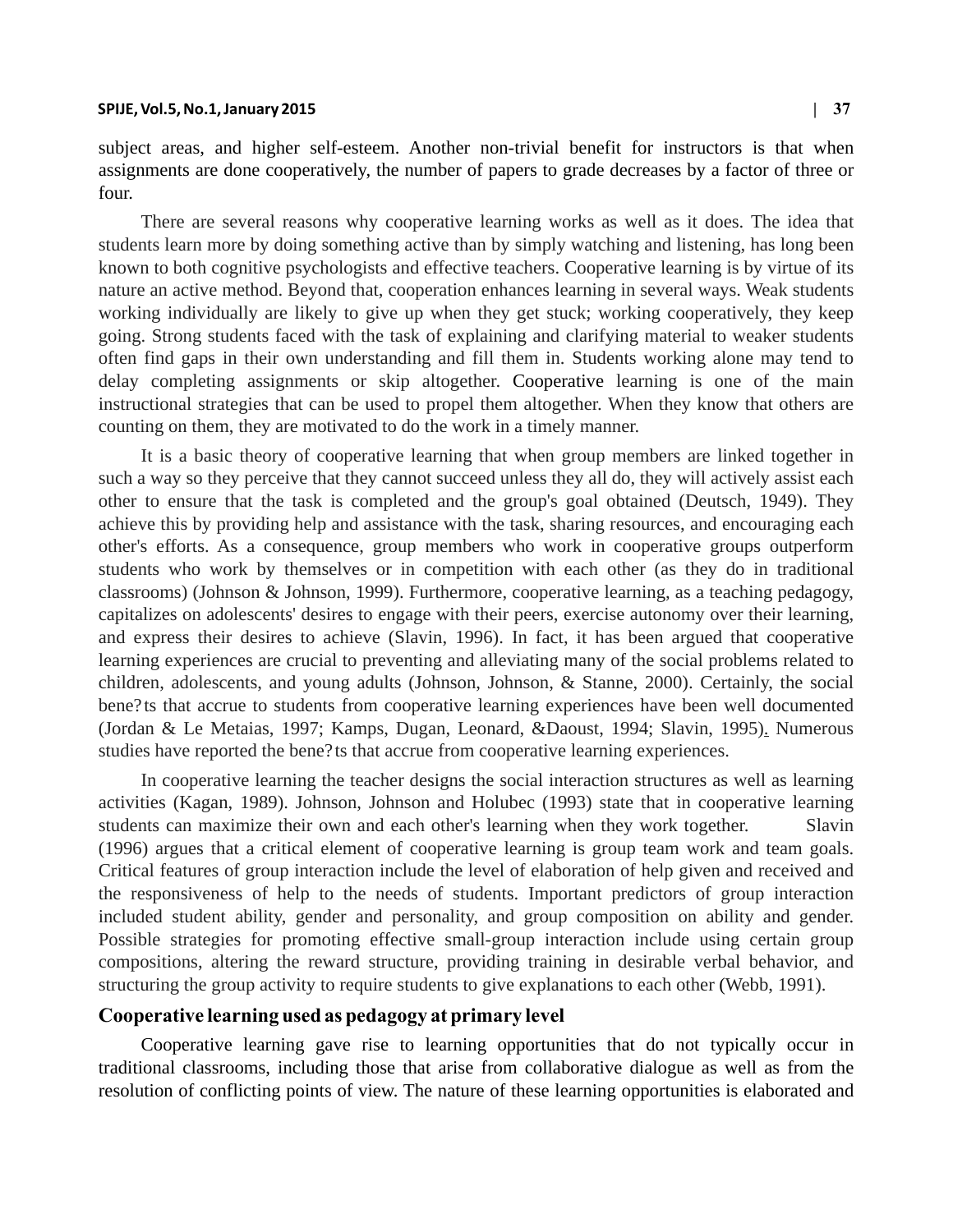illustrated. The manner in which the teacher used paradigm cases as he/she initiated and guided discussion of obligations and expectations to make possible the mutual construction of classroom norms for cooperative learning is also illustrated. Small-group problem solving was used as a primary instructional strategy for all aspects of second-grade mathematics, including computation, for the entire school year. The use of cognitively based activities designed to be problematic for children at a variety of conceptual levels constituted the crucial features of a cooperative learning environment in the absence of extrinsic rewards (Erna Yackel, Paul Cobb&Terry Wood 1991).

The effects of cooperative learning on the achievement in and attitude towards mathematics, of a group of  $5<sup>th</sup>$  grade students from the United States (i.e. Bermuda), by Student Team Achievement Division (STAD) method of cooperative learning in mathematics, revealed positive gains in attitudes and achievement (Vaughan, 2002; Brush 1997; Zakariaet al, 2010).

observed regarding students' attitudes towards mathematics (KamuranTarim & Fikri Akdeniz, 2008). TAI can have a strong positive effect on the social acceptance and behavior of academically handicapped students (Slavin, 1983). Another study was designed to compare the effects of Team Assisted Individualization (TAI) and Student Teams-Achievement Divisions (STAD) on fourth grade students' academic achievement in and attitudes towards mathematicsafter analyzing the data pairwise comparisons showed that the TAI method had a more significant effect than the STAD method and no significant difference was

The positive effects of cooperative learning would generalize to private elementary schools, comparing mathematics achievement, friendship, attitude toward mathematics and self-concept outcomes of students taught with and without cooperative learning. Significant increase in mathematics achievement surfaced for cooperative learning groups but only differential effects for cooperative learning with the three affective students' outcomes (Jacob et al. 1996). Cooperative learning can be successfully applied in teaching verbal mathematics problem-solving skills during the preschool period. The preschoolers' skills regarding cooperation, sharing, listening to the speaker and fulfilling individual responsibilities in group work improved. The teachers' points of view also supported these findings (Kamuran Tarim, 2009)

Perihan Dinc Artut (2009) investigated the effects of cooperative learning on the mathematics ability and cooperative social behaviours of kindergarten children and to evaluate teachers' perspectives on the application of the program. Significant improvements in mathematics abilities were found for children in the experimental group that utilized cooperative learning.

The effects of student-teams using mastery learning strategies (STML) on mathematics achievement of fifth-grade children showed higher achievement gains for pupils exposed to STML than for those exposed through more traditional instruction. The data further indicated that learning in small groups promoted only computational skills whereas mastery learning strategies improved both computation and comprehension. In addition, the benefits of the methods for high-, medium-, and low-ability students were examined and discussed (Zemira R. Mevarech, 1985)

### **Cooperative learning used as pedagogy at above primary level**

A study investigated the effects of cooperative learning on junior high school students who worked in structured or unstructured cooperative groups. The results show that the children in the structured groups were more willing to work with others on the assigned tasks and they provided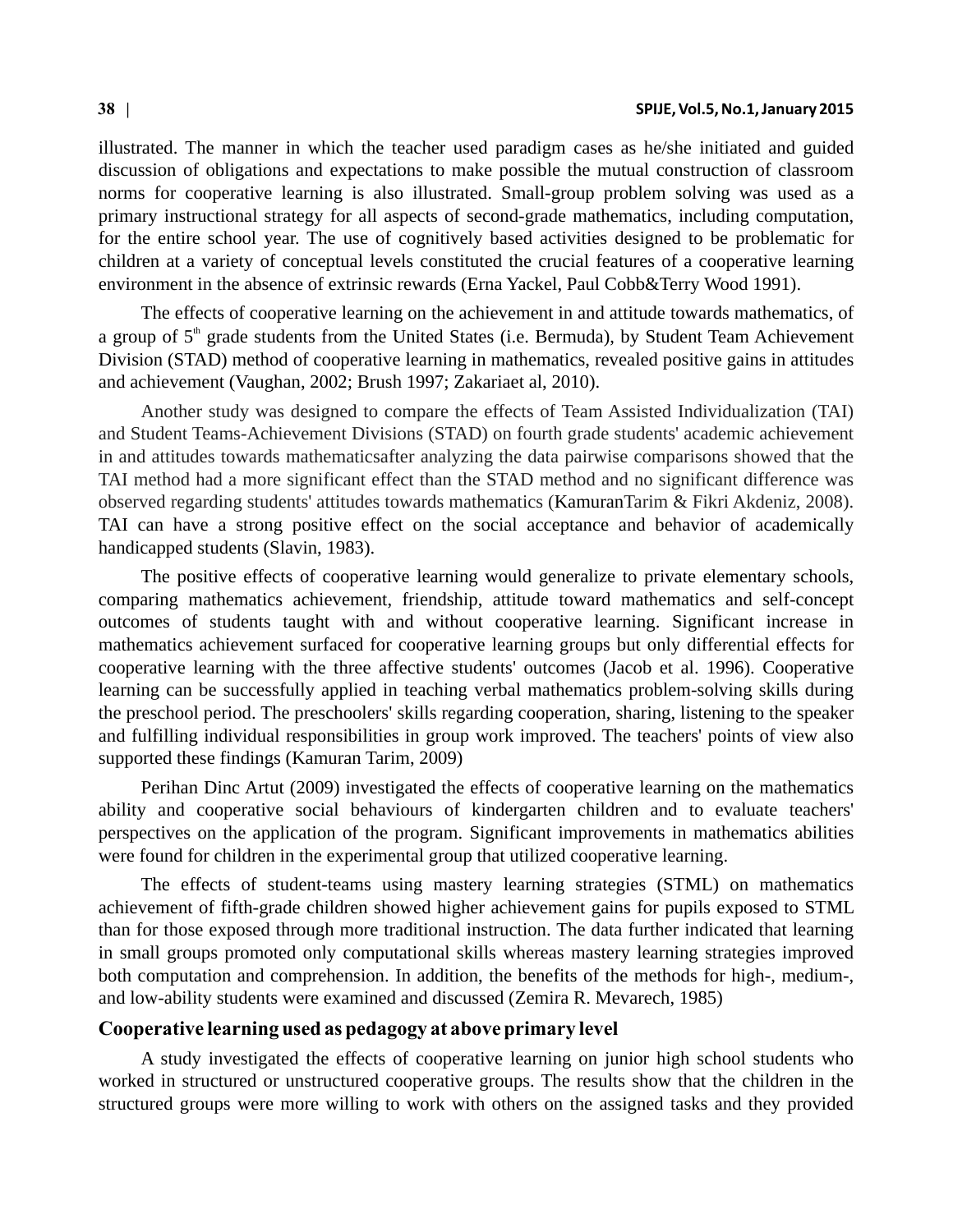#### **SPIJE, Vol.5, No.1, January 2015 | 39**

more elaborate help and assistance to each other than their peers in the unstructured groups. Furthermore, as the children in the structured groups had more opportunities to work together, they developed a stronger perception of group cohesion and social responsibility for each other's learning than their peers in the unstructured groups (Robyn M. Gillies,2004) also students in the study performed better than those in traditional sections; their attitude towards mathematics improved; they actually participated in outside classroom work and became more interested in and motivated to do mathematics; and the majority of the students were positive about the instructional approach and thought this method was a better way for them to learn mathematics (Mohammad H. Ahmadi, 2000) and cooperative group learning strategies are more effective in promoting mathematics achievement (Reid John, 1992; Effandi Zakaria, Lu Chung Chin and Md. Yusoff Daud, 2010)

 The effects of cooperative learning on student achievement and attitudes in a secondary mathematics classroom were investigated. Survey results revealed primarily favorable responses toward the cooperative learning procedure. Most students indicated that they liked working in groups and appreciated getting help from other students, especially for learning difficult concepts. Some students disliked having groups preassigned and permanent, and they suggested alternating group membership (Whicker, Bol & Nunnery, 1997). It is found that there were no gender differences in students` mathematics achievement after their being taught scale- drawing topic through STAD, co-operative learning strategy (Njorogeand Githua, 2013).

Teske (2003) studied "Cooperative Learning: A Sixth Grade Mathematics Curriculum For Teaching Addition Of Fractions" and conclusions reached were that " Sixth grades students who had been working with fractions since third grade and had still not developed proficiency needed learning activities that were engaging and encouraged them to take an active role in their learning. This study provided teachers with a guide to implement hands-on and group based activities in their classrooms that increase student achievement with fractions.

Leikin and Zaslavsky (1997) investigated the effects of learning mathematics in a cooperative small group setting on different types of students interactions in low- level ninth grade classes. Findings indicate an increase in students' activity, a shift toward on- task verbal interaction, various opportunities for students to receive help and positive attitudes towards the cooperative experimental method. Cooperative small-group setting indicated (a) an increase in students' activeness, (b) a shift toward students' on-task verbal interactions, (c) various opportunities for students to receive help, and (d) positive attitudes toward the cooperative experimental method (Roza Leikin & Orit Zaslavsky 1997). Cooperative structures address different student learning styles in every class, including verbal, visual, and kinesthetic. (Panitz, Theodore, 2000)

Davidson & Kroll (1991) found that the effect of cooperative learning of mathematical skills were consistently positive when there was a combination of individual accountability and some form of team goal or team recognition for commendable achievement. Time and practice are necessary to build trust and to develop the informal and formal operating procedures that enable teams to work together effectively (Korinek, McLaughlin, & Walther-Thomas, 1999). When choosing their own groups, students often create groupings that promote or reinforce status hierarchies (Mitchell, Reilly, Bramwell, Solnosky, & Lilly, 2000).

Cooperative learning can be effective when students and teachers take on their roles within the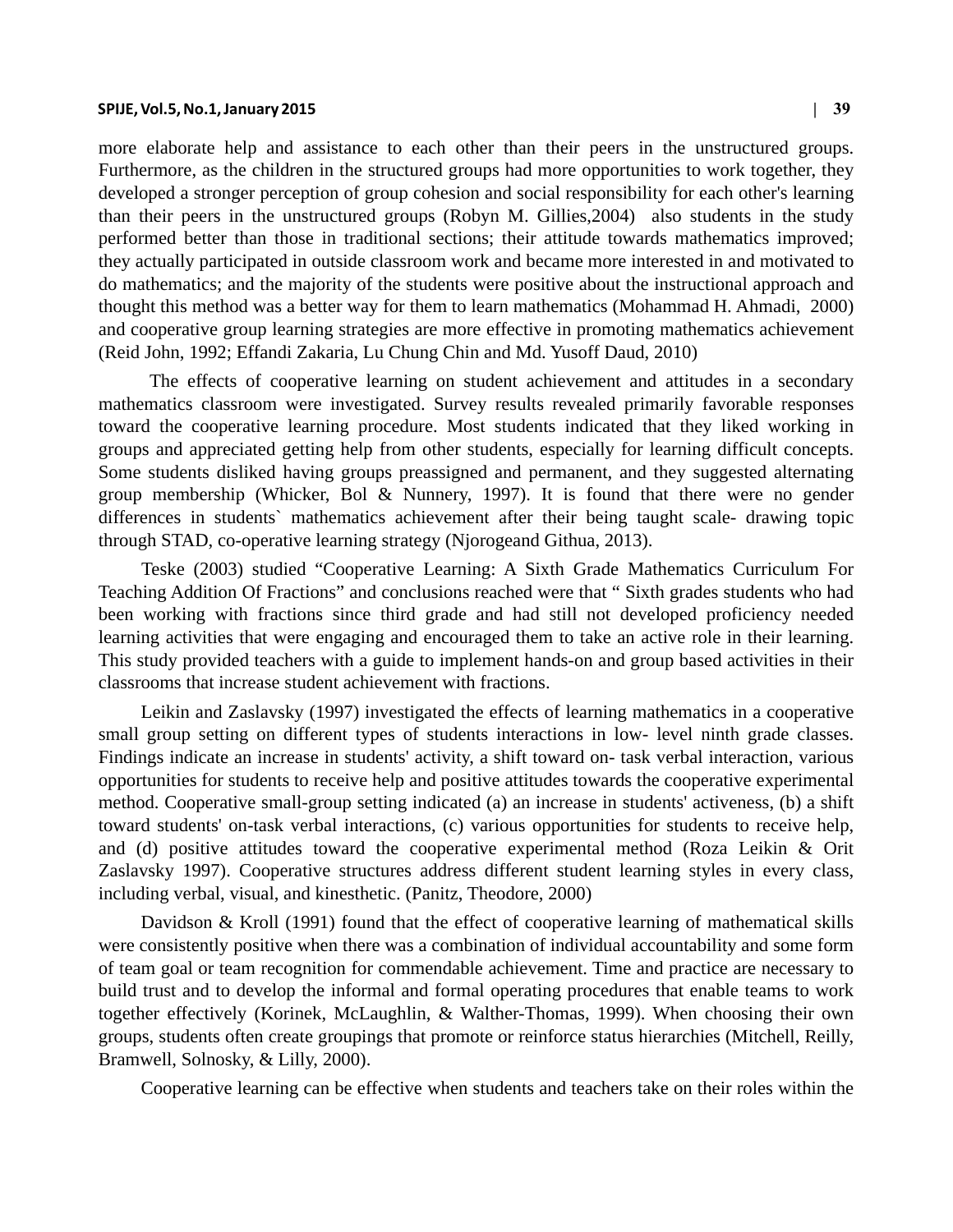classroom. Successful cooperative learning groups will 1) have more talk that evaluates the group product; 2) show less off-task behavior; 3) have better group products; 4) write better final essays on the academic content of the unit (Cohen, Lotan, Abram, Scarloss, & Schultz, 2002).

 Cooperative learning is grounded in the belief that learning is most effective when students are actively involved in sharing ideas and work cooperatively to complete academic tasks (Zakariaand Iksan, 2007). The investigators examined the extent to which teacher interventions focused on students' mathematical thinking in naturalistic cooperative-learning mathematics classroom settings. They also observed 6 videotapes about the same teaching content using similar curriculum from 2 states. They created 2 instruments for coding the quality of teacher intervention length, choice and frequency, and intervention (Meixia Ding et. al. , 2007). As such, cooperative learning can effectively be implemented to improve students' achievement in secondary mathematics (Aziz, 2010), decrease mathematics anxiety in students significantly, increase help seeking behaviour and decrease its avoidance component at them (Lavasania2011).

Mulryan (1989) investigated the behavior and perceptions of high and low achieving fifth and sixth-grade girls and boys. The findings revealed that students manifested more time-on-task in the cooperative small-group setting than in the whole-class mathematics and reading group settings. High achievers manifested more time-on task and also more quality involvement than did low achievers in cooperative small groups. Students' and teachers' perceptions were related to student behavior in cooperative small groups. High achievers were more active participants than low achievers were in the groups. The interview responses of low achievers indicated that these students has less complex and less differentiated understanding of the nature of cooperative small-group work.Cooperative learning strategy is more effective than competitive learning strategy and that boys performed significantly better than girls in both learning strategies (E. B. Kolawole, 2008).

### **Conclusion**

It may be concluded that the above review of researches finds positive outcomes in the areas of student achievement, attitude, integration, mainstreaming, and self-esteem.Cooperative learning is essential if mathematics teachers are to change the students' perceptions, their ability to discuss, and their perception of working with one another in maths. Cooperative learning involves more than simply assigning students to groups and telling them to work together. There are many ways that groups can be non-productive. In order to be cooperative, a lesson must be well-defined, open for discussion, and have positive face-to-face interaction. The cooperative learning groups should be teacher-generated rather than student-selected. When done correctly, cooperative learning tends to promote student relationships, more positive attitudes toward mathematics and the teacher, and greater self-confidence in a student's mathematics.

### **Reference**

- Artut, P. D. (2009). Experimental evaluation of the effects of cooperative learning on kindergarten children's mathematics ability. **International journal of educational research,** *48*(6), 370-380.
- Aziz, Z. (2010) A Comparison of Cooperative Learning and Conventional Teaching on Students' Achievement in Secondary mathematics. **Procedia Social and Behavioral Sciences** 9 pp. 53–62

Brush, T. A. (1997). The effects of group composition on achievement and time on task for students completing ILS activities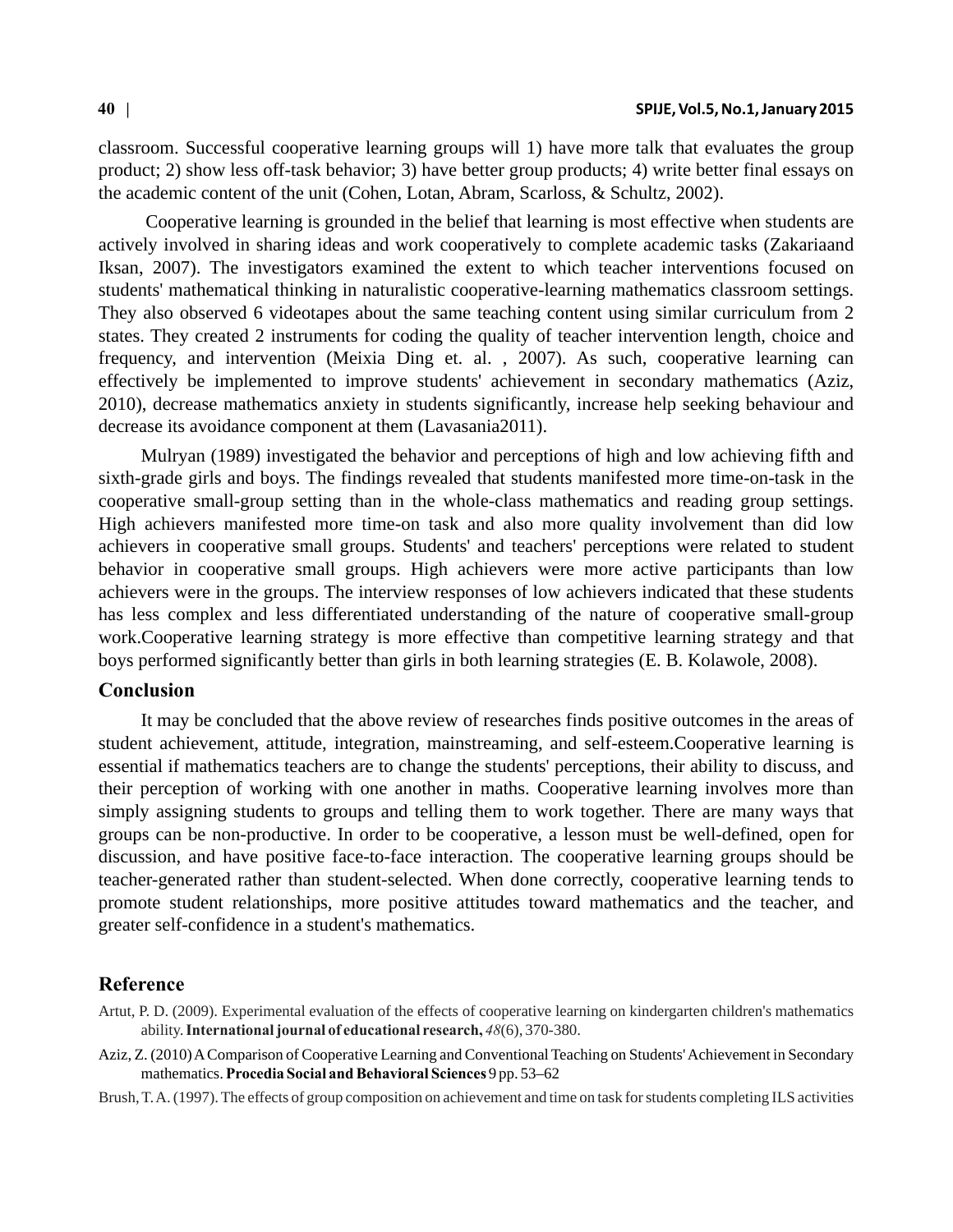#### **SPIJE, Vol.5, No.1, January 2015 | 41**

in cooperative pairs. **Journal of Research on Computing in Education,** 30(1), 2-17.

- Cohen, El. G., Lotan, R. A., Abram, P. L., Scarloss, B. A., & Schultz, S. E. (2002). Can groups learn? **Teachers College Record,** 104(6), 1045-1068)
- Davidson, N., & Kroll, D. L. (1991). An overview of research on cooperative learning related to mathematics. **Journal for Research in Mathematics Education,** 362-365.
- Deutsch, M. (1949). A theory of cooperation and competition. Human Relations, 2, 129–152.
- Ding, M., Li, X., Piccolo, D., &Kulm, G. (2007). Teacher interventions in cooperative learning mathematics classes. **The Journal of Educational Research,** *100*(3), 162-175.
- Gillies, R. M. (2004). The effects of cooperative learning on junior high school students during small group learning. **Learning and instruction,** *14*(2), 197-213.
- Jacobs, D., Watson, T. G., & Sutton, J. P. (1996). Effects of a cooperative learning method on mathematics achievement and affective outcomes of students in a private elementary school. **Journal of Research & Development in Education.**
- Johnson, D. W., & Johnson, R. T. Holubec. EJ 1993. **Circles of learning: Cooperation in the classroom.**
- Johnson, D. W., & Johnson, R. T. (1999). Making cooperative learning work. **Theory into Practice,** 38(2), 67–74.
- Johnson, D.W. & Johnson, F. P., &Stanne, M. (2000). Cooperative learning methods: A meta-analysis. http:/www.clcrc.com/pages/cl-methods.html (accessed 2 January, 2015).
- Jordan, D., & Le Metaias, J. (1997). Social skilling through cooperative learning. **Educational Research,** 39,3 –21
- Kagan, S. (1989). *Cooperative learning: Resources for teachers.* Resources for teachers.
- Kamps, D., Dugan, E., Leonard, B., &Daoust, P. (1994). Enhanced small group interaction using choral responding and student interaction for children with autism and developmental disabilities. **American Journal of Mental Retardation,** 99, 60 –73.
- Korinek, L., McLaughlin, V. L. & Walther-Thomas, C. (1999). Collaboration to support students' success. **Focus on Exceptional Children,** 32(3), 1-18.)
- Kolawole, E. B. (2008). Effects of competitive and cooperative learning strategies on academic performance of Nigerian students in mathematics.**Educational Research and Reviews**, *3*(1), 033-037.
- Lavasania, K.P. (2011) The Effect Of Cooperative Learning On Mathematics Anxiety And Help Seeking Behavior. **Procedia Social and Behavioral Sciences** 15 pp. 271– 276
- Leikin, R., &Zaslavsky, O. (1997). Facilitating student interactions in mathematics in a cooperative learning setting. **Journal for Research in Mathematics Education,** 331-354
- Mevarech, Z. R. (1985). The effects of cooperative mastery learning strategies on mathematics achievement. **The Journal of Educational Research,** 372-377.
- Mitchell, S, N., Reilly, R,,Bramwell, F. G,, Solnosky, A,, & Lilly, F. (2000). Friendship and choosing groupmates: Preferences for teacher-selected vs. student-selected groupings in high school science classes. **Journal of Instructional Psychology,** 31(1), 19-32. )
- September, Pp. 225 240 23. Mulryan, C. M. (1989). A study of intermediate grade students' involvement and *participation in cooperative small groups in Mathematics* (Doctoral dissertation, University of Missouri-Columbia ). Mohammad H. Ahmadi (2000) The Impact Of Cooperative Learning In Teaching Mathematics Primus, Vol. 10, No. 3
- Njoroge, J.N. and Githua, B.N. (2013). The effects of cooperative learning/ teaching strategy on learners` mathematics achievement by gender. Ministry of Higher Education Science and Technology, & Department of Curriculum, Instruction and Education Management, Egerton University. Vol. 2 No.2 May 2013.pp 567-576
- Panitz, T. (2000). Using Cooperative Learning 100% of the Time in Mathematics Classes Establishes a Student-Centered Interactive Learning Environment.
- Reid, J. (1992). The Effects of Cooperative Learning with Intergroup Competition on the Math Achievement of Seventh Grade Students.
- Slavin, R. (1995). **Cooperative learning: Theory, research, and practice.** (2nd ed). Boston: Allyn and Bacon.